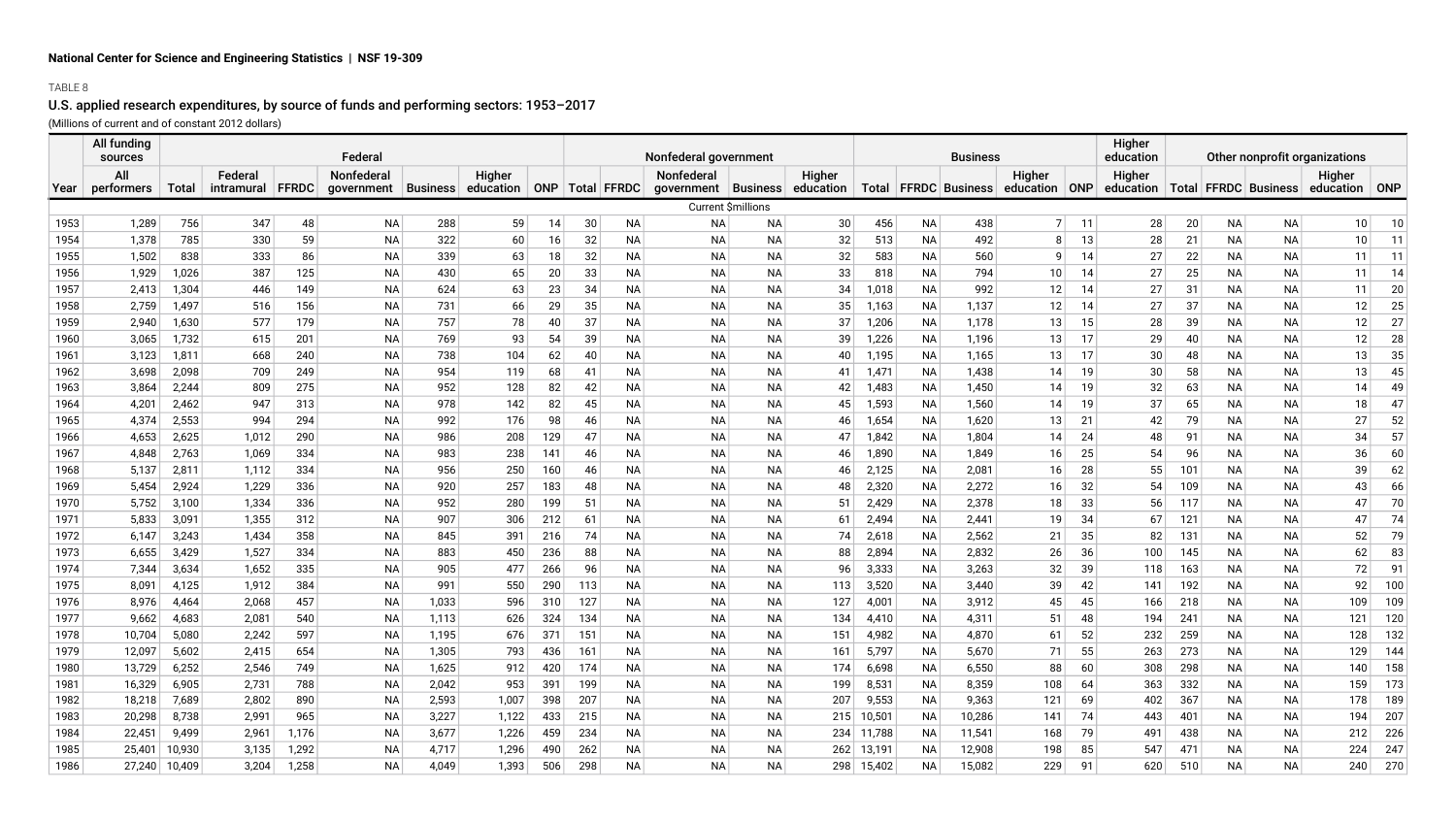## TABLE 8

## U.S. applied research expenditures, by source of funds and performing sectors: 1953–2017

(Millions of current and of constant 2012 dollars)

|            | All funding<br>sources |        |                       |              | Federal                  |                 |                     |                     |             | Nonfederal government               |                          |                     |                |           | Business                 |                         |     | Higher<br>education | Other nonprofit organizations |           |                       |                     |               |
|------------|------------------------|--------|-----------------------|--------------|--------------------------|-----------------|---------------------|---------------------|-------------|-------------------------------------|--------------------------|---------------------|----------------|-----------|--------------------------|-------------------------|-----|---------------------|-------------------------------|-----------|-----------------------|---------------------|---------------|
| Year       | All<br>performers      | Total  | Federal<br>intramural | <b>FFRDC</b> | Nonfederal<br>government | <b>Business</b> | Higher<br>education | ONP                 | Total FFRDC | Nonfederal<br>government   Business |                          | Higher<br>education |                |           | Total   FFRDC   Business | Higher<br>education ONP |     | Higher<br>education | Total                         |           | <b>FFRDC</b> Business | Higher<br>education | ONP           |
| 1987       | 27,951                 | 10,829 | 3,366                 | 1,228        | <b>NA</b>                | 4,037           | 1,643               | 555                 | 333         | <b>NA</b><br><b>NA</b>              | <b>NA</b>                | 333                 | 15,511         | <b>NA</b> | 15,153                   | 260                     | 98  | 707                 | 571                           | NA        | ΝA                    | 276                 | 295           |
| 1988       | 29,528                 | 10,749 | 3,362                 | 984          | <b>NA</b>                | 3,846           | 1,958               | 599                 | 377         | <b>NA</b><br><b>NA</b>              | <b>NA</b>                | 377                 | 16,938         | NA        | 16,531                   | 302                     | 105 | 818                 | 647                           | <b>NA</b> | <b>NA</b>             | 325                 | 322           |
| 1989       | 32,277                 | 11,753 | 3,566                 | 1,047        | <b>NA</b>                | 4,324           | 2,121               | 695                 | 417         | <b>NA</b><br><b>NA</b>              | <b>NA</b>                | 417                 | 18,452         | NA        | 17,993                   | 347                     | 112 | 933                 | 722                           | <b>NA</b> | <b>NA</b>             | 370                 | 352           |
| 1990       | 34,897                 | 13,695 | 3,652                 | 1,156        | <b>NA</b>                | 5,967           | 2,140               | 780                 | 453         | <b>NA</b><br><b>NA</b>              | <b>NA</b>                | 453                 | 18,930         | <b>NA</b> | 18,432                   | 377                     | 120 | 1,031               | 788                           | NA        | <b>NA</b>             | 404                 | 384           |
| 1991       | 38,631                 | 14,280 | 4,093                 | 1,446        | <b>NA</b>                | 5,588           | 2,232               | 921                 | 468         | <b>NA</b><br><b>NA</b>              | <b>NA</b>                | 468                 | 21,946         | <b>NA</b> | 21,425                   | 392                     | 129 | 1,091               | 847                           | NA        | <b>NA</b>             | 428                 | 419           |
| 1992       | 37,936                 | 13,690 | 4,337                 | 1,529        | <b>NA</b>                | 4,476           | 2,415               | 933                 | 479         | <b>NA</b><br><b>NA</b>              | <b>NA</b>                | 479                 | 21,736         | <b>NA</b> | 21,184                   | 414                     | 138 | 1,120               | 911                           | <b>NA</b> | <b>NA</b>             | 454                 | 456           |
| 1993       | 37,283                 | 14,075 | 4,838                 | 1,500        | <b>NA</b>                | 4,295           | 2,542               | 900                 | 496         | ΝA<br><b>NA</b>                     | <b>NA</b>                | 496                 | 20,547         | NA        | 19,956                   | 443                     | 148 | 1,181               | 984                           | <b>NA</b> | <b>NA</b>             | 487                 | 497           |
| 1994       | 36,618                 | 13,800 | 4,985                 | 1,596        | <b>NA</b>                | 3,616           | 2,644               | 960                 | 517         | <b>NA</b><br><b>NA</b>              | <b>NA</b>                | 517                 | 19,995         | NA        | 19,372                   | 464                     | 158 | 1,256               | 1,049                         | <b>NA</b> | <b>NA</b>             | 509                 | 541           |
| 1995       | 40,936                 | 13,543 | 4,952                 | 1,714        | <b>NA</b>                | 3,164           | 2,779               | 934                 | 559         | ΝA<br>ΝA                            | <b>NA</b>                | 559                 | 24,418         | <b>NA</b> | 23,755                   | 494                     | 170 |                     | $1,311$ 1,104                 | <b>NA</b> | ΝA                    | 516                 | 589           |
| 1996       | 43,170                 | 13,958 | 4,872                 | 1,623        | <b>NA</b>                | 3,640           | 2,864               | 960                 | 584         | <b>NA</b><br><b>NA</b>              | <b>NA</b>                | 584                 | 26,076         | NA        | 25,370                   | 524                     | 182 |                     | 1,390 1,162                   | NA        | ΝA                    | 522                 | 640           |
| 1997       | 46,516                 | 12,852 | 4,997                 | 1,679        | <b>NA</b>                | 2,648           | 2,518               | 1,011               | 548         | <b>NA</b><br><b>NA</b>              | <b>NA</b>                | 548                 | 30,502         | <b>NA</b> | 29,782                   | 515                     | 205 |                     | 1,396 1,219                   | <b>NA</b> | <b>NA</b>             | 508                 | 711           |
| 1998       | 46,247                 | 12,751 | 5,146                 | 1,725        | <b>NA</b>                | 2,632           | 2,189               | 1,060               | 515         | <b>NA</b><br><b>NA</b>              | NA                       |                     | $515$ 30,303   | NA        | 29,576                   | 509                     | 218 |                     | 1,393 1,285                   | <b>NA</b> | <b>NA</b>             | 502                 | 784           |
| 1999       | 51,853                 | 13,869 | 5,530                 | 1,651        | <b>NA</b>                | 2,817           | 2,571               | 1,300               | 533         | <b>NA</b><br><b>NA</b>              | <b>NA</b>                | 533                 | 34,586         | <b>NA</b> | 33,821                   | 529                     | 236 | 1,480               | 1,385                         | <b>NA</b> | <b>NA</b>             | 537                 | 849           |
| 2000       | 56,503                 | 15,450 | 6,105                 | 1,750        | <b>NA</b>                | 2,682           | 3,081               | 1,831               | 558         | <b>NA</b><br><b>NA</b>              | <b>NA</b>                | 558                 | 37,293         | <b>NA</b> | 36,494                   | 540                     | 258 |                     | $1,604$ 1,598                 | <b>NA</b> | NА                    | 578                 | 1,021         |
| 2001       | 63,956                 | 18,595 | 7,052                 | 2,379        | <b>NA</b>                | 3,603           | 3,411               | 2,150               | 590         | <b>NA</b><br>5                      | <b>NA</b>                | 585                 | 41,238         | 33        | 40,409                   | 535                     | 261 |                     | 1,734 1,798                   | 52        | <b>NA</b>             |                     | $621$ 1,126   |
| 2002       | 50,521                 | 18,987 | 7,487                 | 2,905        | <b>NA</b>                | 2,452           | 3,877               | 2,267               | 644         | 8<br><b>NA</b>                      | <b>NA</b>                | 636                 | 26,899         | 35        | 26,081                   | 531                     | 253 | 1,937               | 2,053                         | 71        | <b>NA</b>             | 689                 | 1,293         |
| 2003       | 61,059                 | 22,234 | 7,672                 | 3,152        | NA                       | 4,473           | 4,450               | 2,487               | 716         | 9<br><b>NA</b>                      | <b>NA</b>                | 708                 | 33,692         | 36        | 32,861                   | 537                     | 259 |                     | $2,127$ 2,290                 | 65        | NA.                   |                     | 739 1,486     |
| 2004       | 69,132                 | 22,417 | 7,455                 | 3,057        | <b>NA</b>                | 4,775           | 4,682               | 2,448               | 742         | $\overline{7}$<br><b>NA</b>         | <b>NA</b>                | 735                 | 41,495         | 30        | 40,657                   | 545                     | 264 | 2,190               | 2,287                         | 40        | NA.                   | 759                 | 1,488         |
| 2005       | 69,653                 | 23,329 | 7,557                 | 3,241        | <b>NA</b>                | 5,289           | 4,810               | 2,432               | 727         | <b>NA</b><br>8                      | <b>NA</b>                | 719                 | 40,867         | 35        | 39,995                   | 557                     | 280 | 2,283 2,447         |                               | 45        | NА                    |                     | 774 1,627     |
| 2006       | 76,624                 | 24,865 | 7,435                 | 3,531        | 88                       | 6,140           | 5,080               | 2,592               | 890         | 8<br>170                            | <b>NA</b>                | 712                 | 45,952         | 47        | 45,033                   | 573                     | 300 |                     | 2,368 2,549                   | 54        | <b>NA</b>             |                     | 789 1,705     |
| 2007       | 85,322                 | 29,439 | 7,222                 | 5,293        | 112                      | 8,945           | 5,284               | 2,583               | 970         | 14<br>212                           | <b>NA</b>                | 745                 | 49,627         | 77        | 48,625                   | 607                     | 318 | 2,461               | 2,824                         | 92        | <b>NA</b>             |                     | 848 1,885     |
| 2008       | 76,641                 | 27,143 | 7,316                 | 5,843        | 147                      | 5,397           |                     | $5,840$ 2,600       | 1,164       | 15<br>263                           | 71                       |                     | 815 42,385     | 89        | 41,292                   | 675                     | 330 |                     | $2,682$ 3,268                 | 93        | 105                   |                     | $951$ 2,119   |
| 2009       | 74,236                 | 32,149 | 7,874                 | 5,979        | 187                      | 7,797           |                     | 7,263 3,049         | 1,324       | 19<br>318                           | 38                       | 948                 | 34,295         | 88        | 33,124                   | 764                     | 319 |                     | 2,942 3,526                   | 104       | 96                    | 1,021               | $\vert$ 2,305 |
| 2010       | 79,258                 | 29,769 | 8,016                 | 5,025        | 221                      | 4,705           |                     | $8,762$ 3,041       | 1,421       | 357<br>18                           | 32                       |                     | $1,015$ 41,153 | 67        | 39,987                   | 778                     | 321 |                     | $3,141$ 3,774                 | 77        | 182                   |                     | $1,064$ 2,451 |
| 2011       | 82,146                 | 29,696 | 8,024                 | 5,057        | 228                      | 4,404           |                     | $9,290$ 2,693 1,427 |             | 351<br>13                           | 70                       | 994                 | 43,805         | 81        | 42,591                   | 796                     | 338 |                     | $3,416$ 3,802                 | 77        | 122                   |                     | $1,104$ 2,500 |
| 2012       | 87,070                 | 30,310 | 8,587                 | 5,566        | 222                      | 4,137           |                     | $9,170$ 2,629 1,403 |             | 333<br>19                           | 45                       | 1,007               | 47,741         | 81        | 46,436                   | 877                     | 346 |                     | $3,693$ 3,923                 | 76        | 137                   |                     | $1,162$ 2,549 |
| 2013       | 88,335                 | 32,531 | 8,309                 | 6,639        | 215                      | 6,028           |                     | 8,876 2,465 1,434   |             | 303<br>22                           | 47                       | 1,063               | 46,133         | 94        | 44,738                   | 935                     | 366 |                     | $3,943$ 4,294                 | 69        | 200                   |                     | 1,296 2,730   |
| 2014       | 91.890                 | 33,468 | 8,775                 | 6,765        | 201                      | 6,445           |                     | 8,708 2,574 1,405   |             | 273<br>13                           | 35                       | 1,085               | 48,174         | 107       | 46,685                   | 997                     | 385 |                     | 4,214 4,629                   | 67        | 250                   |                     | 1,418 2,894   |
| 2015       | 97,323                 | 34,689 | 9,347                 | 7,182        | 200                      | 6,102           |                     | $9,095$ 2,762 1,419 |             | 294<br>9                            | 24                       | 1,093               | 51,738         | 96        | 50,137                   | 1,107                   | 398 |                     | 4,562 4,915                   | 64        | 209                   |                     | $1,606$ 3,036 |
| $2016^6$   | 104,629                | 35,424 | 9,788                 | 7,469        | 201                      | 5,181           |                     | $9,805$ 2,981       | 1,534       | 309<br>10 <sup>1</sup>              | 36                       |                     | 1,179 57,299   | 84        | 55,573                   | 1,224                   | 418 |                     | 4,998 5,375                   | 65        | 229                   |                     | 1,855 3,226   |
| $2017^{b}$ | 110,352                | 36,520 | 9,805                 | 7,803        | 197                      | 5,184           | 10,224 3,307 1,608  |                     |             | 14<br>308                           | 42                       | 1,244               | 61,111         | 91        | 59,274                   | 1,308                   | 437 |                     | $5,357$ 5,757                 | 71        | 264                   |                     | $2,031$ 3,391 |
|            |                        |        |                       |              |                          |                 |                     |                     |             |                                     | Constant 2012 \$millions |                     |                |           |                          |                         |     |                     |                               |           |                       |                     |               |
| 1953       | 8,928                  | 5,233  | 2,403                 | 329          | <b>NA</b>                | 1,995           | 409                 | 97                  | 209         | ΝA<br>ΝA                            | ΝA                       | 209                 | 3,155          | <b>NA</b> | 3,034                    | 45                      | 76  | 193                 | 139                           | NA        | NА                    | 69                  | 69            |
| 1954       | 9,457                  | 5,387  | 2,261                 | 401          | <b>NA</b>                | 2,210           | 408                 | 106                 | 216         | <b>NA</b><br><b>NA</b>              | <b>NA</b>                | 216                 | 3,517          | <b>NA</b> | 3,377                    | 51                      | 89  | 192                 | 144                           | <b>NA</b> | <b>NA</b>             | 69                  | 75            |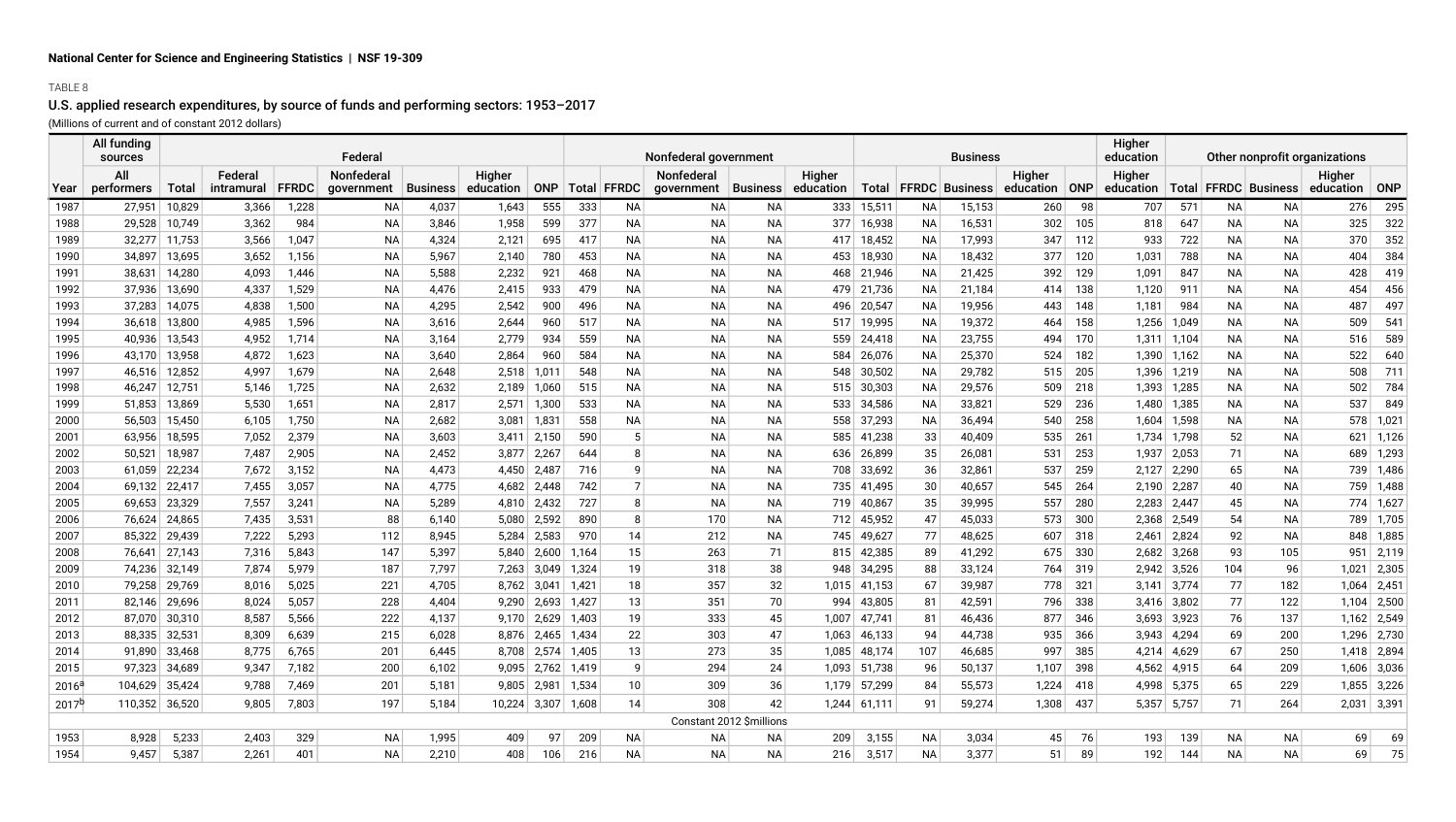## TABLE 8

## U.S. applied research expenditures, by source of funds and performing sectors: 1953–2017

(Millions of current and of constant 2012 dollars)

|              | All funding<br>sources |                                                                                                                             |                |                | Federal         |                |                |            |            |                        | Nonfederal government |                        |            |                  |                        | <b>Business</b>          |               |            | Higher<br>education | Other nonprofit organizations |                        |                          |            |            |
|--------------|------------------------|-----------------------------------------------------------------------------------------------------------------------------|----------------|----------------|-----------------|----------------|----------------|------------|------------|------------------------|-----------------------|------------------------|------------|------------------|------------------------|--------------------------|---------------|------------|---------------------|-------------------------------|------------------------|--------------------------|------------|------------|
|              | All                    | Nonfederal<br>Higher<br>Federal<br>Total<br><b>FFRDC</b><br>ONP<br>intramural<br><b>Business</b><br>education<br>government |                |                |                 |                |                |            |            |                        | Nonfederal            |                        | Higher     |                  |                        |                          | Higher        |            | Higher              |                               |                        |                          | Higher     |            |
| Year         | performers             |                                                                                                                             |                |                |                 |                |                |            |            | Total   FFRDC          | government            | Business               | education  |                  |                        | Total   FFRDC   Business | education ONP |            | education           |                               |                        | Total   FFRDC   Business | education  | ONP        |
| 1955         | 10,133                 | 5,656                                                                                                                       | 2,247          | 580            | NA              | 2,285          | 425            | 118        | 218        | ΝA                     | ΝA                    | ΝA                     | 218        | 3,931            | NA                     | 3,779                    | 57            | 94         | 183                 | 145                           | NА                     | NA                       | 71         | 74         |
| 1956         | 12,584                 | 6,692                                                                                                                       | 2,522          | 812            | NA              | 2,803          | 424            | 131        | 216        | NA                     | NA                    | NA                     | 216        | 5,338            | NA                     | 5,181                    | 65            | 91         | 176                 | 163                           | NA                     | <b>NA</b>                | 72         | 91         |
| 1957         | 15,243                 | 8,235                                                                                                                       | 2,814          | 941            | <b>NA</b>       | 3,940          | 398            | 142        | 214        | <b>NA</b>              | <b>NA</b>             | <b>NA</b>              | 214        | 6,427            | <b>NA</b>              | 6,266                    | 73            | 88         | 171                 | 196                           | <b>NA</b>              | <b>NA</b>                | 69         | 126        |
| 1958         | 17,040                 | 9,245                                                                                                                       | 3,187          | 963            | <b>NA</b>       | 4,514          | 405            | 176        | 218        | <b>NA</b>              | <b>NA</b>             | <b>NA</b>              | 218        | 7,183            | <b>NA</b>              | 7,022                    | 74            | 86         | 168                 | 225                           | <b>NA</b>              | <b>NA</b>                | 71         | 154        |
| 1959         | 17,909                 | 9,931                                                                                                                       | 3,512          | 1,090          | <b>NA</b>       | 4,613          | 472            | 244        | 225        | <b>NA</b>              | <b>NA</b>             | <b>NA</b>              | 225        | 7,344            | <b>NA</b>              | 7,176                    | 76            | 91         | 171                 | 238                           | <b>NA</b>              | NA                       | 73         | 164        |
| 1960         | 18,424                 | 10,409                                                                                                                      | 3,693          | 1,208          | <b>NA</b>       | 4,624          | 559            | 325        | 233        | <b>NA</b>              | <b>NA</b>             | <b>NA</b>              | 233        | 7,369            | <b>NA</b>              | 7,188                    | 78            | 102        | 173                 | 240                           | <b>NA</b>              | NA                       | 72         | 168        |
| 1961         | 18,573                 | 10,770                                                                                                                      | 3,973          | 1,424          | <b>NA</b>       | 4,389          | 616            | 369        | 237        | <b>NA</b>              | <b>NA</b>             | <b>NA</b>              | 237        | 7,107            | <b>NA</b>              | 6,928                    | 77            | 101        | 176                 | 282                           | <b>NA</b>              | NA.                      | 74         | 208        |
| 1962         | 21,727                 | 12,328                                                                                                                      | 4,163          | 1,463          | <b>NA</b>       | 5,607          | 696            | 400        | 238        | <b>NA</b>              | <b>NA</b>             | <b>NA</b>              | 238        | 8,640            | <b>NA</b>              | 8,449                    | 79            | 112        | 179                 | 341                           | <b>NA</b>              | <b>NA</b>                | 76         | 264        |
| 1963         | 22,446                 | 13,036                                                                                                                      | 4,699          | 1,594          | <b>NA</b>       | 5,528          | 741            | 473        | 245        | <b>NA</b>              | <b>NA</b>             | <b>NA</b>              | 245        | 8,614            | <b>NA</b>              | 8,422                    | 81            | 110        | 188                 | 363                           | <b>NA</b>              | NA                       | 78         | 285        |
| 1964         | 24,036                 | 14,083                                                                                                                      | 5,415          | 1,791          | NA              | 5,596          | 812            | 469        | 259        | NA.                    | ΝA                    | ΝA                     | 259        | 9,111            | NA                     | 8,925                    | 77            | 109        | 213                 | 369                           | <b>NA</b>              | NA                       | 100        | 269        |
| 1965         | 24,574                 | 14,342                                                                                                                      | 5,582          | 1,649          | NA              | 5,574          | 986            | 551        | 261        | NA.                    | <b>NA</b>             | <b>NA</b>              | 261        | 9,293            | NA                     | 9,102                    | 73            | 118        | 237                 | 441                           | <b>NA</b>              | NA                       | 149        | 292        |
| 1966         | 25,430                 | 14,345                                                                                                                      | 5,531          | 1,585          | NA              | 5,389          | 1,137          | 702        | 257        | NA.                    | <b>NA</b>             | <b>NA</b>              | 257        | 10,068           | NA                     | 9,860                    | 77            | 131        | 265                 | 495                           | <b>NA</b>              | NA                       | 183        | 312        |
| 1967         | 25,750                 | 14,675                                                                                                                      | 5,675          | 1,771          | <b>NA</b>       | 5,221          | 1,261          | 746        | 242        | <b>NA</b>              | <b>NA</b>             | <b>NA</b>              | 242        | 10,036           | <b>NA</b>              | 9,821                    | 82            | 133        | 286                 | 510                           | <b>NA</b>              | <b>NA</b>                | 191        | 319        |
| 1968         | 26,170                 | 14,318                                                                                                                      | 5,662          | 1,702          | <b>NA</b>       | 4,870          | 1,271          | 813        | 234        | <b>NA</b>              | <b>NA</b>             | <b>NA</b>              | 234        | 10,826           | <b>NA</b>              | 10,601                   | 82            | 143        | 280                 | 512                           | <b>NA</b>              | <b>NA</b>                | 196        | 316        |
| 1969         | 26,489                 | 14,199                                                                                                                      | 5,970          | 1,629<br>1,550 | <b>NA</b>       | 4,468          | 1,246          | 886        | 234        | <b>NA</b>              | <b>NA</b>             | <b>NA</b>              | 234        | 11,267           | <b>NA</b>              | 11,034                   | 78            | 155        | 262                 | 527                           | <b>NA</b>              | NA                       | 206        | 321        |
| 1970         | 26,537                 | 14,303<br>13,570                                                                                                            | 6,154          |                | NA<br><b>NA</b> | 4,392<br>3,982 | 1,289          | 918        | 236        | <b>NA</b><br><b>NA</b> | ΝA<br><b>NA</b>       | <b>NA</b><br><b>NA</b> | 236        | 11,203           | <b>NA</b>              | 10,970<br>10,717         | 81            | 152<br>149 | 257                 | 537                           | <b>NA</b><br><b>NA</b> | NA<br>NA.                | 215<br>206 | 323<br>325 |
| 1971         | 25,609<br>25,870       |                                                                                                                             | 5,949<br>6,035 | 1,368<br>1,507 | <b>NA</b>       | 3,556          | 1,343<br>1,643 | 929<br>907 | 266<br>312 | <b>NA</b>              | <b>NA</b>             | <b>NA</b>              | 266        | 10,947           | <b>NA</b><br><b>NA</b> | 10,783                   | 81<br>86      | 147        | 294<br>344          | 531<br>549                    | <b>NA</b>              | <b>NA</b>                | 217        | 332        |
| 1972<br>1973 | 26,554                 | 13,648<br>13,683                                                                                                            | 6,094          | 1,333          | <b>NA</b>       | 3,523          | 1,793          | 940        | 350        | <b>NA</b>              | <b>NA</b>             | <b>NA</b>              | 312<br>350 | 11,016<br>11,547 | <b>NA</b>              | 11,299                   | 104           | 144        | 398                 | 577                           | <b>NA</b>              | <b>NA</b>                | 245        | 331        |
| 1974         | 26,884                 | 13,304                                                                                                                      | 6,048          | 1,225          | <b>NA</b>       | 3,313          | 1,744          | 974        | 352        | <b>NA</b>              | <b>NA</b>             | <b>NA</b>              | 352        | 12,202           | <b>NA</b>              | 11,945                   | 115           | 142        | 432                 | 595                           | <b>NA</b>              | <b>NA</b>                | 262        | 333        |
| 1975         | 27,107                 | 13,820                                                                                                                      | 6,405          | 1,285          | <b>NA</b>       | 3,320          | 1,841          | 970        | 380        | <b>NA</b>              | ΝA                    | <b>NA</b>              | 380        | 11,793           | <b>NA</b>              | 11,525                   | 129           | 139        | 471                 | 643                           | <b>NA</b>              | NA                       | 308        | 335        |
| 1976         | 28,505                 | 14,175                                                                                                                      | 6,568          | 1,451          | <b>NA</b>       | 3,280          | 1,891          | 984        | 404        | <b>NA</b>              | <b>NA</b>             | <b>NA</b>              | 404        | 12,706           | <b>NA</b>              | 12,423                   | 141           | 142        | 526                 | 694                           | <b>NA</b>              | <b>NA</b>                | 346        | 348        |
| 1977         | 28,888                 | 14,002                                                                                                                      | 6,220          | 1,614          | <b>NA</b>       | 3,328          | 1,870          | 969        | 402        | <b>NA</b>              | <b>NA</b>             | <b>NA</b>              | 402        | 13,185           | <b>NA</b>              | 12,889                   | 152           | 144        | 580                 | 719                           | <b>NA</b>              | NA                       | 360        | 359        |
| 1978         | 29.900                 | 14,190                                                                                                                      | 6,261          | 1,666          | <b>NA</b>       | 3,338          | 1,888          | 1,037      | 422        | <b>NA</b>              | <b>NA</b>             | <b>NA</b>              | 422        | 13,916           | <b>NA</b>              | 13,603                   | 169           | 144        | 647                 | 724                           | <b>NA</b>              | <b>NA</b>                | 356        | 367        |
| 1979         | 31,202                 | 14,450                                                                                                                      | 6,229          | 1,687          | <b>NA</b>       | 3,366          | 2,044          | 1,124      | 417        | NA.                    | <b>NA</b>             | <b>NA</b>              | 417        | 14,952           | NA                     | 14,625                   | 184           | 143        | 679                 | 704                           | <b>NA</b>              | NA                       | 333        | 372        |
| 1980         | 32,478                 | 14,789                                                                                                                      | 6,023          | 1,772          | <b>NA</b>       | 3,844          | 2,158          | 993        | 411        | ΝA                     | <b>NA</b>             | <b>NA</b>              | 411        | 15,844           | NA                     | 15,495                   | 209           | 141        | 729                 | 705                           | <b>NA</b>              | NA                       | 332        | 373        |
| 1981         | 35,289                 | 14,923                                                                                                                      | 5,903          | 1,703          | <b>NA</b>       | 4,413          | 2,059          | 845        | 431        | ΝA                     | <b>NA</b>             | <b>NA</b>              | 431        | 18,436           | NA                     | 18,065                   | 233           | 138        | 784                 | 716                           | <b>NA</b>              | NA                       | 343        | 373        |
| 1982         | 37,080                 | 15,650                                                                                                                      | 5,702          | 1,812          | <b>NA</b>       | 5,278          | 2,049          | 810        | 422        | <b>NA</b>              | <b>NA</b>             | <b>NA</b>              | 422        | 19,443           | <b>NA</b>              | 19,057                   | 246           | 140        | 818                 | 747                           | <b>NA</b>              | <b>NA</b>                | 362        | 385        |
| 1983         | 39,756                 | 17,115                                                                                                                      | 5,859          | 1,890          | <b>NA</b>       | 6,321          | 2,198          | 848        | 421        | <b>NA</b>              | <b>NA</b>             | <b>NA</b>              | 421        | 20,567           | <b>NA</b>              | 20,147                   | 277           | 144        | 868                 | 785                           | <b>NA</b>              | <b>NA</b>                | 380        | 405        |
| 1984         | 42,442                 | 17,957                                                                                                                      | 5,597          | 2,223          | <b>NA</b>       | 6,951          | 2,318          | 868        | 443        | <b>NA</b>              | <b>NA</b>             | <b>NA</b>              | 443        | 22,284           | <b>NA</b>              | 21,817                   | 317           | 149        | 929                 | 829                           | <b>NA</b>              | NA                       | 401        | 428        |
| 1985         | 46,546                 | 20,028                                                                                                                      | 5,745          | 2,367          | NA              | 8,644          | 2,376          | 897        | 479        | ΝA                     | NА                    | NA                     | 479        | 24,171           | <b>NA</b>              | 23,654                   | 362           | 155        | 1,003               | 864                           | <b>NA</b>              | NA                       | 411        | 453        |
| 1986         | 48,931                 | 18,698                                                                                                                      | 5,755          | 2,260          | <b>NA</b>       | 7,273          | 2,502          | 908        | 535        | <b>NA</b>              | <b>NA</b>             | <b>NA</b>              | 535        | 27,667           | <b>NA</b>              | 27,092                   | 411           | 163        | 1,114               | 916                           | <b>NA</b>              | NA.                      | 431        | 486        |
| 1987         | 48.997                 | 18,983                                                                                                                      | 5,900          | 2,153          | <b>NA</b>       | 7,077          | 2,880          | 973        | 584        | <b>NA</b>              | <b>NA</b>             | <b>NA</b>              | 584        | 27,189           | <b>NA</b>              | 26,563                   | 456           | 171        | 1,240               | 1,001                         | <b>NA</b>              | <b>NA</b>                | 483        | 518        |
| 1988         | 49,998                 | 18,200                                                                                                                      | 5,693          | 1,665          | <b>NA</b>       | 6,512          | 3,316          | 1,014      | 638        | <b>NA</b>              | <b>NA</b>             | <b>NA</b>              | 638        | 28,679           | <b>NA</b>              | 27,991                   | 511           | 177        | 1,385               | 1,096                         | <b>NA</b>              | <b>NA</b>                | 550        | 546        |
| 1989         | 52,590                 | 19,150                                                                                                                      | 5,811          | 1,705          | <b>NA</b>       | 7.045          | 3,456          | 1,132      | 679        | <b>NA</b>              | <b>NA</b>             | <b>NA</b>              | 679        | 30,065           | <b>NA</b>              | 29,317                   | 565           | 183        |                     | 1,520 1,176                   | <b>NA</b>              | <b>NA</b>                | 603        | 573        |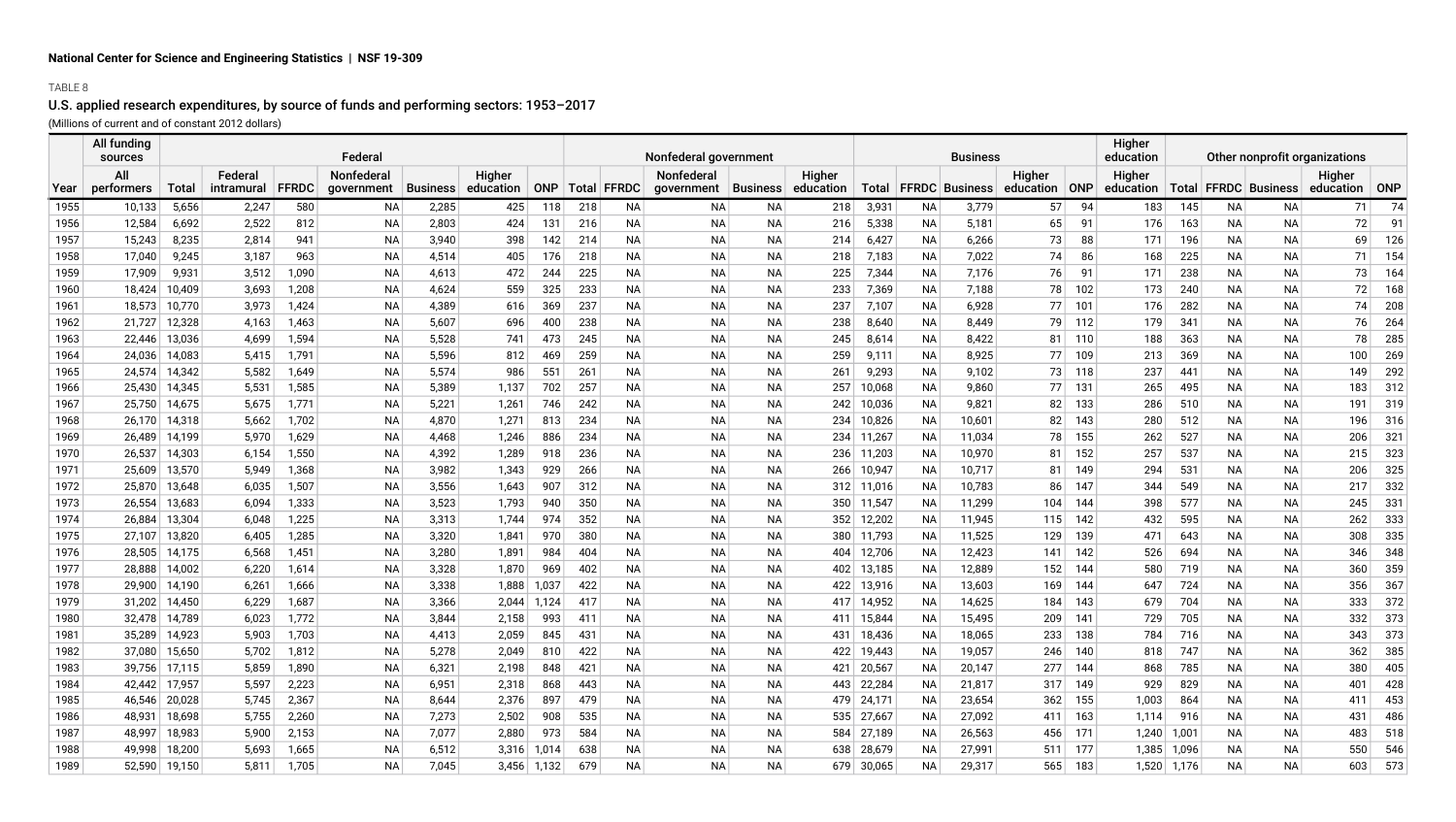## TABLE 8

## U.S. applied research expenditures, by source of funds and performing sectors: 1953–2017

(Millions of current and of constant 2012 dollars)

|                | All funding<br>sources |               |            |              | Federal    |             |                                 |             |       |                 | Nonfederal government         |           |        |        |           | <b>Business</b>          |                 |     | Higher<br>education<br>Other nonprofit organizations |               |           |           |                 |               |  |
|----------------|------------------------|---------------|------------|--------------|------------|-------------|---------------------------------|-------------|-------|-----------------|-------------------------------|-----------|--------|--------|-----------|--------------------------|-----------------|-----|------------------------------------------------------|---------------|-----------|-----------|-----------------|---------------|--|
|                | All                    |               | Federal    |              | Nonfederal |             | Higher                          |             |       |                 | <b>Nonfederal</b>             |           | Higher |        |           |                          | Higher          |     | Higher                                               |               |           |           | Higher          |               |  |
| Year           | performers             | Total         | intramural | <b>FFRDC</b> | government | ∣Business I | education   ONP   Total   FFRDC |             |       |                 | qovernment Business education |           |        |        |           | Total   FFRDC   Business | education   ONP |     | education   Total   FFRDC   Business                 |               |           |           | education   ONP |               |  |
| 1990           | 54,808                 | 21,509        | 5,736      | 1,816        | ΝA         | 9,372       | 3,362                           | 1,224       | 711   | ΝA              | ΝA                            | ΝA        | 711    | 29,730 | NA        | 28,949                   | 592             | 189 |                                                      | $1,619$ 1,238 | <b>NA</b> | NA        | 635             | 603           |  |
| 1991           | 58.689                 | 21,694        | 6,219      | 2,196        | <b>NA</b>  | 8,489       | 3,390                           | 1,399       | 711   | <b>NA</b>       | ΝA                            | <b>NA</b> | 711    | 33,340 | NA        | 32,549                   | 595             | 196 |                                                      | 1,657 1,287   | <b>NA</b> | NA.       | 651             | 636           |  |
| 1992           | 56,347                 | 20,334        | 6,442      | 2,271        | <b>NA</b>  | 6,648       | 3,587                           | 1,387       | 711   | <b>NA</b>       | <b>NA</b>                     | <b>NA</b> | 711    | 32,286 | <b>NA</b> | 31,466                   | 615             | 205 | 1,664                                                | 1,353         | <b>NA</b> | <b>NA</b> | 675             | 678           |  |
| 1993           | 54.095                 | 20,421        | 7,020      | 2,176        | <b>NA</b>  | 6,232       | 3,688                           | 1,305       | 719   | <b>NA</b>       | <b>NA</b>                     | <b>NA</b> | 719    | 29,813 | NA        | 28,955                   | 643             | 215 |                                                      | 1,714 1,428   | <b>NA</b> | NA.       | 707             | 721           |  |
| 1994           | 52,020                 | 19,605        | 7,082      | 2,267        | NА         | 5,137       | 3,756                           | 1,363       | 735   | ΝA              | ΝA                            | <b>NA</b> | 735    | 28,405 | <b>NA</b> | 27,520                   | 660             | 225 |                                                      | 1,784 1,491   | NА        | NA        | 722             | 769           |  |
| 1995           | 56.961                 | 18,845        | 6,891      | 2,385        | <b>NA</b>  | 4,403       | 3,867                           | 1,299       | 777   | <b>NA</b>       | <b>NA</b>                     | <b>NA</b> | 777    | 33,977 | <b>NA</b> | 33,054                   | 687             | 236 |                                                      | 1,825 1,537   | <b>NA</b> | <b>NA</b> | 718             | 819           |  |
| 1996           | 58.989                 | 19,072        | 6,657      | 2,217        | <b>NA</b>  | 4,974       | 3.913                           | 1,311       | 798   | <b>NA</b>       | <b>NA</b>                     | NA.       | 798    | 35,63' | <b>NA</b> | 34,667                   | 716             | 248 | 1,900                                                | 1,588         | <b>NA</b> | NA.       | 714             | 875           |  |
| 1997           | 62,483                 | 17,264        | 6,712      | 2,255        | NА         | 3,557       | 3,382                           | 1,358       | 737   | ΝA              | ΝA                            | NА        | 737    | 40,971 | NA        | 40,005                   | 691             | 275 |                                                      | 1,875 1,637   | NА        | NA        | 683             | 954           |  |
| 1998           | 61.431                 | 16,938        | 6,835      | 2,291        | <b>NA</b>  | 3,496       | 2,908                           | 1,408       | 684   | <b>NA</b>       | <b>NA</b>                     | <b>NA</b> | 684    | 40,252 | <b>NA</b> | 39,286                   | 676             | 289 | 1,850                                                | 1,708         | <b>NA</b> | <b>NA</b> | 667             | 1,041         |  |
| 1999           | 67,897                 | 18,160        | 7,241      | 2,161        | <b>NA</b>  | 3,689       | 3,367                           | 1,702       | 698   | <b>NA</b>       | <b>NA</b>                     | <b>NA</b> | 698    | 45,287 | NA        | 44,285                   | 693             | 309 |                                                      | 1,938 1,814   | <b>NA</b> | NA.       |                 | 703 1,111     |  |
| 2000           | 72,368                 | 19,788        | 7,819      | 2,242        | <b>NA</b>  | 3,435       | 3,947                           | 2,345       | 715   | NA              | ΝA                            | <b>NA</b> | 715    | 47,764 | <b>NA</b> | 46,741                   | 692             | 331 |                                                      | $2,054$ 2,047 | <b>NA</b> | NA.       |                 | 740 1,307     |  |
| 2001           | 80,156                 | 23,306        | 8,839      | 2,982        | <b>NA</b>  | 4,516       | 4,275                           | 2,695       | 740   | 7               | <b>NA</b>                     | <b>NA</b> | 733    | 51,684 | 42        | 50,644                   | 671             | 327 |                                                      | 2,173 2,254   | 65        | <b>NA</b> |                 | 778 1,411     |  |
| 2002           | 62,332                 | 23,426        | 9,238      | 3,584        | <b>NA</b>  | 3,025       | 4,783                           | 2,796       | 795   | 10              | ΝA                            | <b>NA</b> | 785    | 33,188 | 43        | 32,178                   | 655             | 312 | 2,390                                                | 2,534         | 88        | NA.       | 851             | 1,595         |  |
| 2003           | 73,960                 | 26,931        | 9,292      | 3,818        | <b>NA</b>  | 5,418       | 5,390                           | 3,012       | 868   | 10              | <b>NA</b>                     | <b>NA</b> | 857    | 40,810 | 43        | 39,804                   | 650             | 313 |                                                      | 2,576 2,774   | 79        | NA        |                 | 895 1,800     |  |
| 2004           | 81.543                 | 26,441        | 8,793      | 3,606        | <b>NA</b>  | 5,632       | 5.523                           | 2,888       | 875   | 9               | <b>NA</b>                     | <b>NA</b> | 867    | 48,945 | 35        | 47,956                   | 642             | 311 |                                                      | $2,583$ 2,698 | 48        | NA.       |                 | 895 1,755     |  |
| 2005           | 79,676                 | 26,686        | 8,645      | 3,707        | <b>NA</b>  | 6,050       | 5,503                           | 2,781       | 832   | 9               | <b>NA</b>                     | <b>NA</b> | 823    | 46,748 | 40        | 45,750                   | 637             | 321 |                                                      | 2,612 2,799   | 52        | NA.       | 886             | 1,861         |  |
| 2006           | 85.075                 | 27,607        | 8,255      | 3,920        | 97         | 6,817       |                                 | 5,640 2,878 | 989   | 9               | 189                           | <b>NA</b> | 791    | 51,021 | 52        | 50,000                   | 636             | 333 |                                                      | 2,629 2,830   | 60        | NA        |                 | 877 1,893     |  |
| 2007           | 92.254                 | 31,831        | 7,808      | 5,723        | 122        | 9,672       | 5.713                           | 2,793       | 1,049 | 15              | 229                           | <b>NA</b> | 805    | 53,659 | 83        | 52,575                   | 656             | 344 | 2,661                                                | 3,054         | 99        | <b>NA</b> |                 | $917$ 2,038   |  |
| 2008           | 81,287                 | 28,788        | 7,760      | 6,197        | 156        | 5,724       | 6,194                           | 2,758       | 1,234 | 16              | 279                           | 75        | 864    | 44,955 | 94        | 43,795                   | 716             | 350 | 2,844                                                | 3,466         | 99        | 111       | 1,008           | 2,248         |  |
| 2009           | 78.140                 | 33,840        | 8,288      | 6,294        | 197        | 8,207       |                                 | 7,645 3,209 | 1,393 | 20 <sup>2</sup> | 335                           | 40        | 998    | 36,099 | 92        | 34,866                   | 804             | 335 |                                                      | $3,096$ 3,712 | 109       | 101       |                 | 1,075 2,427   |  |
| 2010           | 82.465                 | 30,974        | 8,340      | 5,229        | 230        | 4,895       | 9.116                           | 3,164       | 1,479 | 19              | 371                           | 33        | 1,056  | 42,818 | 70        | 41,605                   | 809             | 334 |                                                      | $3,268$ 3,927 | 80        | 189       | 1.107           | 2,550         |  |
| 2011           | 83,722                 | 30,265        | 8,178      | 5,154        | 233        | 4,488       | 9,468                           | 2,745       | 1,455 | 13              | 358                           | 71        | 1.013  | 44,645 | 82        | 43,408                   | 811             | 344 |                                                      | $3,482$ 3,875 | 78        | 124       |                 | 1,125 2,548   |  |
| 2012           |                        | 87,070 30,310 | 8,587      | 5,566        | 222        | 4,137       |                                 | 9,170 2,629 | 1,403 | 19              | 333                           | 45        | 1,007  | 47,741 | 81        | 46,436                   | 877             | 346 |                                                      | $3,693$ 3,923 | 76        | 137       |                 | $1,162$ 2,549 |  |
| 2013           | 86.811                 | 31,970        | 8,165      | 6,524        | 211        | 5,924       | 8.723                           | 2.423       | 1.409 | 21              | 298                           | 46        | 1.044  | 45,337 | 92        | 43,966                   | 918             | 360 |                                                      | $3,875$ 4,220 | 68        | 196       |                 | 1,273 2,682   |  |
| 2014           | 88,629                 | 32,280        | 8,464      | 6,525        | 194        | 6,216       | 8,399                           | 2,483       | 1,355 | 12              | 263                           | 34        | 1,046  | 46,464 | 103       | 45,028                   | 961             | 372 | 4,064                                                | 4,465         | 65        | 241       | 1,368           | 2,791         |  |
| 2015           | 92.875                 | 33,103        | 8,920      | 6,854        | 191        | 5,823       |                                 | 8,679 2,636 | 1,354 | 9               | 280                           | 23        | 1,043  | 49,374 | -91       | 47,846                   | 1,056           | 380 |                                                      | 4,354 4,691   | 62        | 199       |                 | 1,533 2,897   |  |
| $2016^{\circ}$ | 98.767                 | 33,439        | 9,239      | 7,050        | 190        | 4,891       | 9,255                           | 2,814       | 1,448 | 10 <sup>1</sup> | 291                           | 34        | 1.112  | 54,089 | 79        | 52,460                   | 1,155           | 394 |                                                      | 4,718 5,074   | 62        | 216       | 1,751           | 3,045         |  |
| $2017^{h}$     | 102,227                | 33,831        | 9,083      | 7,228        | 183        | 4,802       | 9,471                           | 3,064       | 1,489 | 13              | 285                           | 39        | 1,153  | 56,611 | 85        | 54,910                   | 1,212           | 405 |                                                      | 4,963 5,333   | 66        | 244       |                 | $1,881$ 3,142 |  |

NA = not available.

FFRDC = federally funded research and development center; ONP = other nonprofit organization.

a Some data for 2016 are preliminary and may later be revised.

<sup>b</sup> The data for 2017 are estimates and will later be revised.